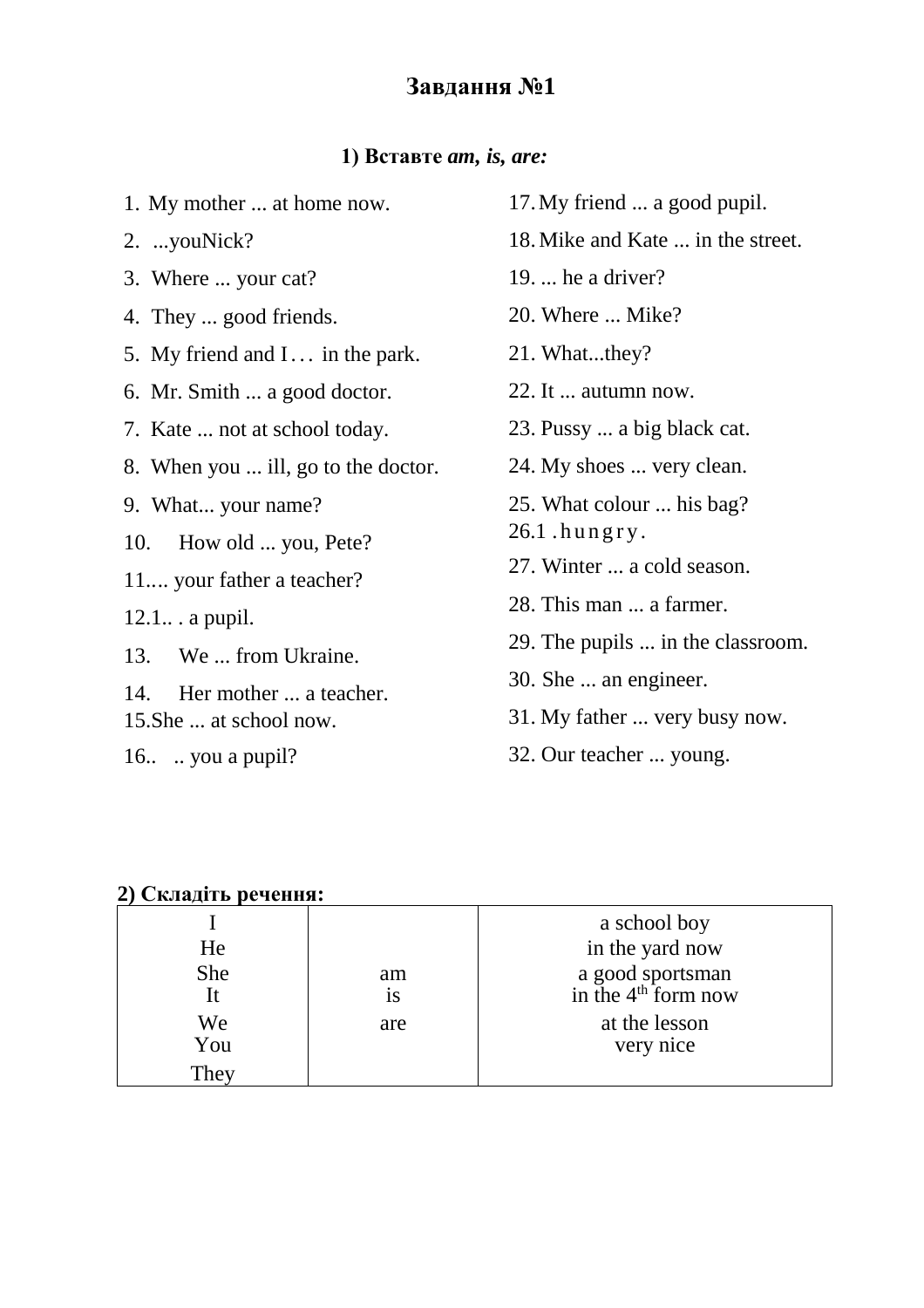#### **1) Вставте** *have, has***:**

- 1. We ... a good flat.
- 2. They ... a new TV. set.
- 3. Pete ... a new computer.
- 4. Our room ... two windows.
- 5. We ... supper at 8 o'clock.
- 6. He ... two sisters.
- 7. She ... many English books.
- 8. Helen ... a pet. It is a dog.
- 9. I ... English on Monday.
- 10.Mary ... a nice doll.
- 11 .They ... many toys.
- 12.... you a pencil?
- 13.... she a pet?
- 14.This dog ... many puppies.
- 15.Bill ... five lessons today.
- 16.This dog ... many puppies.
- 17.The pupils ... Maths on Friday.
- 18.1 ... breakfast at 7 o'clock.
- 19.Helen ... many friends.
- 20. What... you in your room?
- 21. My sister and I... a nice ball.
- 22. My uncle ... a new car.
- 23. We ... three rooms in our flat.
- 24. The Browns ... a big nice house.
- 25. These boys ... 6 lessons on Friday.
- 26. We ... a nice canteen at school.
- 27. The Whites ... many relatives.
- 28. ... they Music on Monday?
- 29. Mr. Black ... a nice garden.
- 30. ... your uncle a car?

| $\rightarrow$ |      |                               |
|---------------|------|-------------------------------|
| He            |      | many friends<br>a nice dress  |
| She           | have | a new sweater                 |
| It<br>We      | has  | English today<br>a nice house |
| You           |      | a big garden                  |
| They          |      |                               |

| 2) Складіть речення: |  |
|----------------------|--|
|                      |  |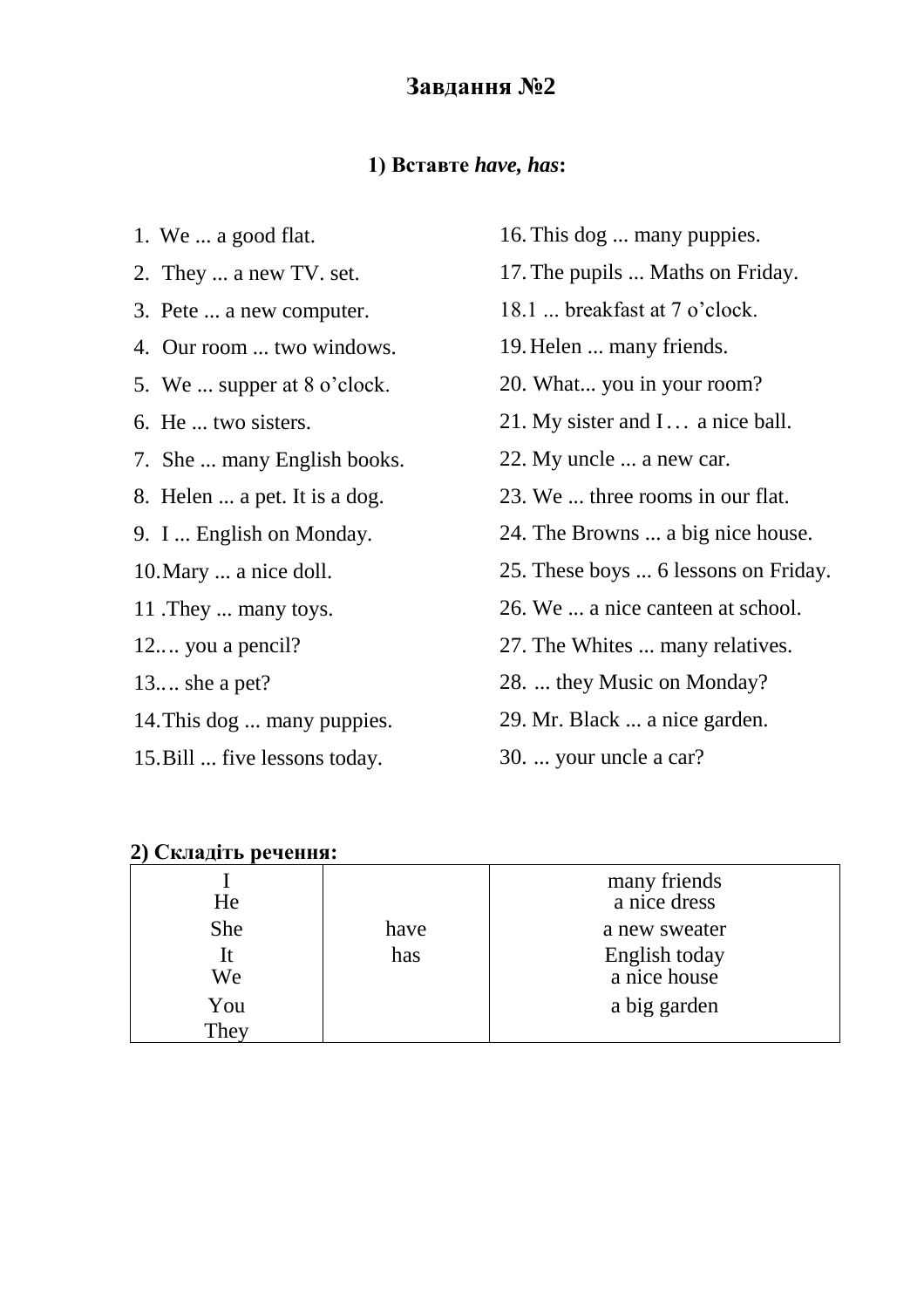## **1) Напишіть заперечну форму:**

- 1. I like to watch TV.
- 2. She lives in Kyiv.
- 3. They read English books.
- 4. They go to the library every week.
- 5. He likes to play football.
- 6. My friends study French.
- 7. My friend gets up early.
- 8. Mother comes home at six.
- 9. His sister knows Spanish.
- 10. We go to school on Sunday.
- 11. She likes this film.
- 12. Mrs. Brown works at school.
- 13. Nick goes to bed at ten.
- 14. I meet him every day.
- 15. We play games after school.
- 16. They like to play tennis.
- 17. She speaks English well.
- 18. He reads books in the evening.
- 19. Father comes home late.
- 20. Children drink milk in the morning.
- 21. Helen likes to play the piano.
- 22. They like to read fairy tales.
- 23. I like to play hide-and-seek.
- 24. Her grandmother lives in the village.
- 25. They spend their holidays at the seaside.

#### **2) Складіть заперечні речення:**

| He         |         | leam German<br>got to school on Sunday |
|------------|---------|----------------------------------------|
| <b>She</b> | don't   | play hockey in summer.                 |
| It         |         | like this film                         |
| We         | doesn't | read that book                         |
| You        |         | work at school                         |
| They       |         |                                        |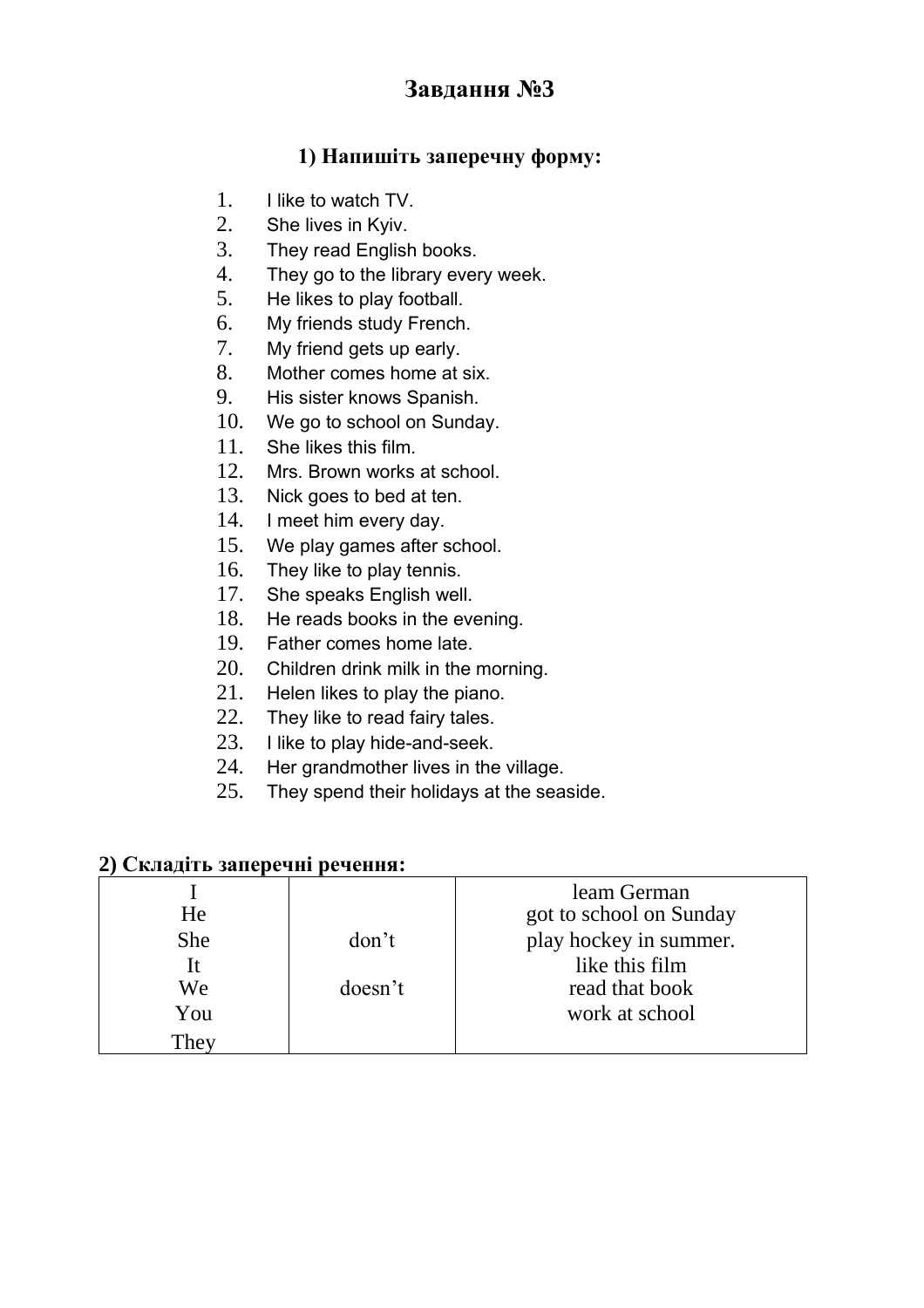| 1) Складіть запитання: |  |
|------------------------|--|
|------------------------|--|

| Do<br>Does | He<br>She<br>It<br>We<br>You<br>They | speak English?<br>play the piano?<br>work at school?<br>teach History?<br>live in that house?<br>learn French? |
|------------|--------------------------------------|----------------------------------------------------------------------------------------------------------------|
|------------|--------------------------------------|----------------------------------------------------------------------------------------------------------------|

#### **2) Поставте запитання:**

- 1. They speak English at the lesson.
- 2. She has 5 lessons on Monday.
- 3. She goes to school every day.
- 4. He helps his mother on Saturday.
- 5. They live in Kirovohrad.
- 6. They like to speak English.
- 7. Pupils know English very well.
- 8. The children go to bed at 10 o'clock.
- 9. The pupils plant trees in autumn.
- 10. They go to the seaside every summer.
- 11 .His son works at a plant.
- 12. Mrs. Brown likes cooking.
- 13. The pupils like dancing.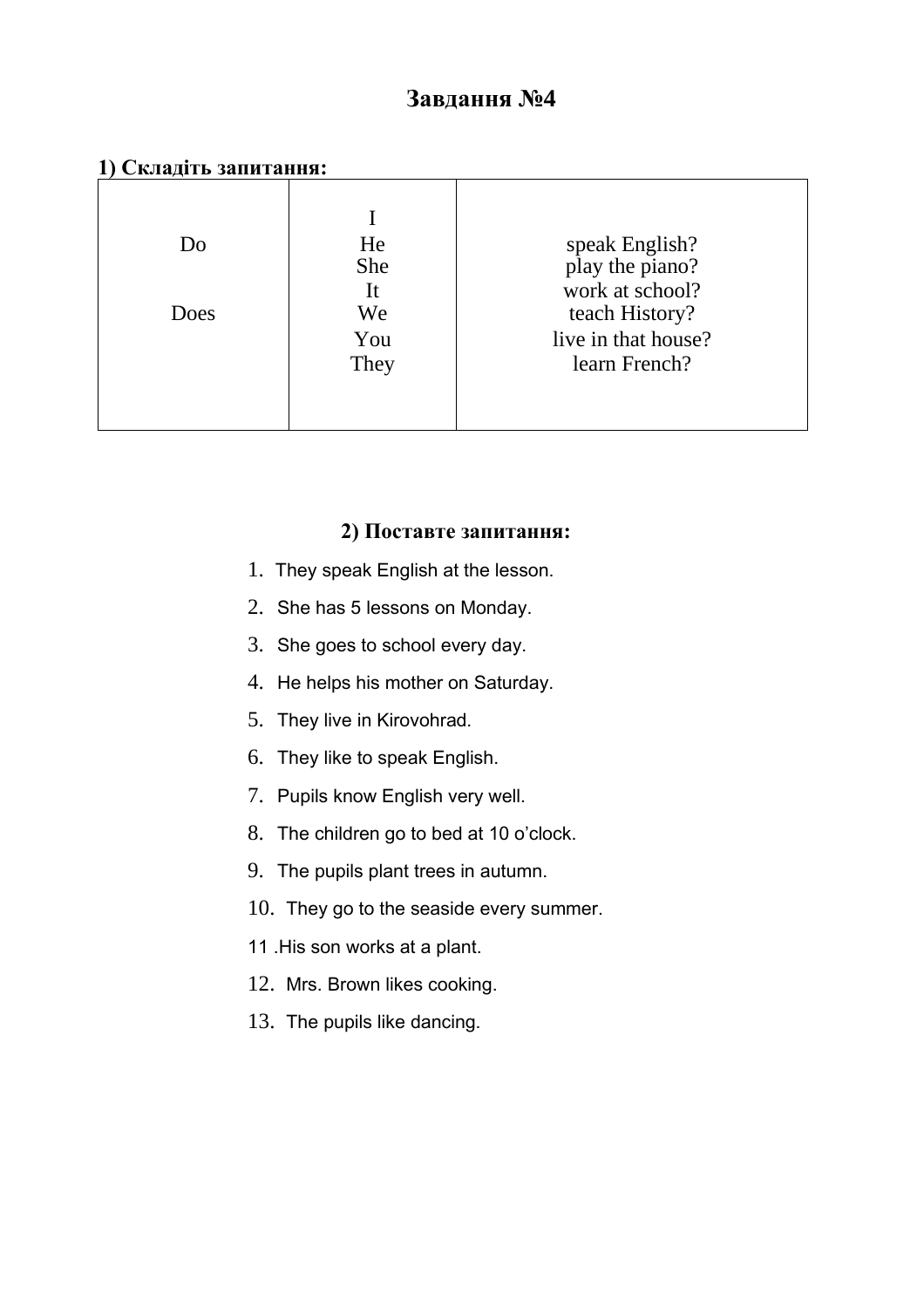| ствердження | заперечення  | запитання imple Tense. |
|-------------|--------------|------------------------|
|             |              |                        |
| $I$ am      | I am not     | Am $\Gamma$ ?          |
| He $is$     | He is not    | Is he?                 |
| She $i$ s   | She is not   | Is she?                |
| It is       | It is not    | $\mathbf{I}$ s it?     |
| We are      | We are not   | Are we?                |
| You are     | You are not  | Are you?               |
| They are    | They are not | Are they?              |

e.g. (+) Ann is at the lesson now.

- (-) Ann **is not (isn't)** at home now.
- **(?) Is** Ann at home now? Yes, she **is./** No, she **isn't.**

#### **Вставте дієслово to be (am, is, або are)**

- 1. What... your name? My name ... Shirley Frank.
- 2. What... your address? My address ... 175 Grand Central Parkway.
- 3. What... your phone number? My phone number... 718-1930.
- 4. Where ... you from? I... from New York.
- 5.1.. . a pupil. 6. My father ... not a teacher, he ... a scientist.
- 7. ... your aunt a doctor? Yes, she ... .
- 8. ... they at home? No, they ... not at home, they ... at work.
- 9. My brother ... a worker. He ... at work.
- 10.  $\ldots$  you an engineer? Yes, I $\ldots$
- 11.. . your sister a typist? No, she ... not a typist, she ... a student.
- 12... your brother at school? Yes, he ....
- 13.. .. your sister at school? No, she ... not at school.
- 14. My sister ... at home.
- 15.... this your watch? Yes, it....
- 16. She ... an actress. 17. This ... my bag.
- 18. My uncle ... an office worker.
- 19. He ... at w:ork.
- 20. Helen ... a painter.